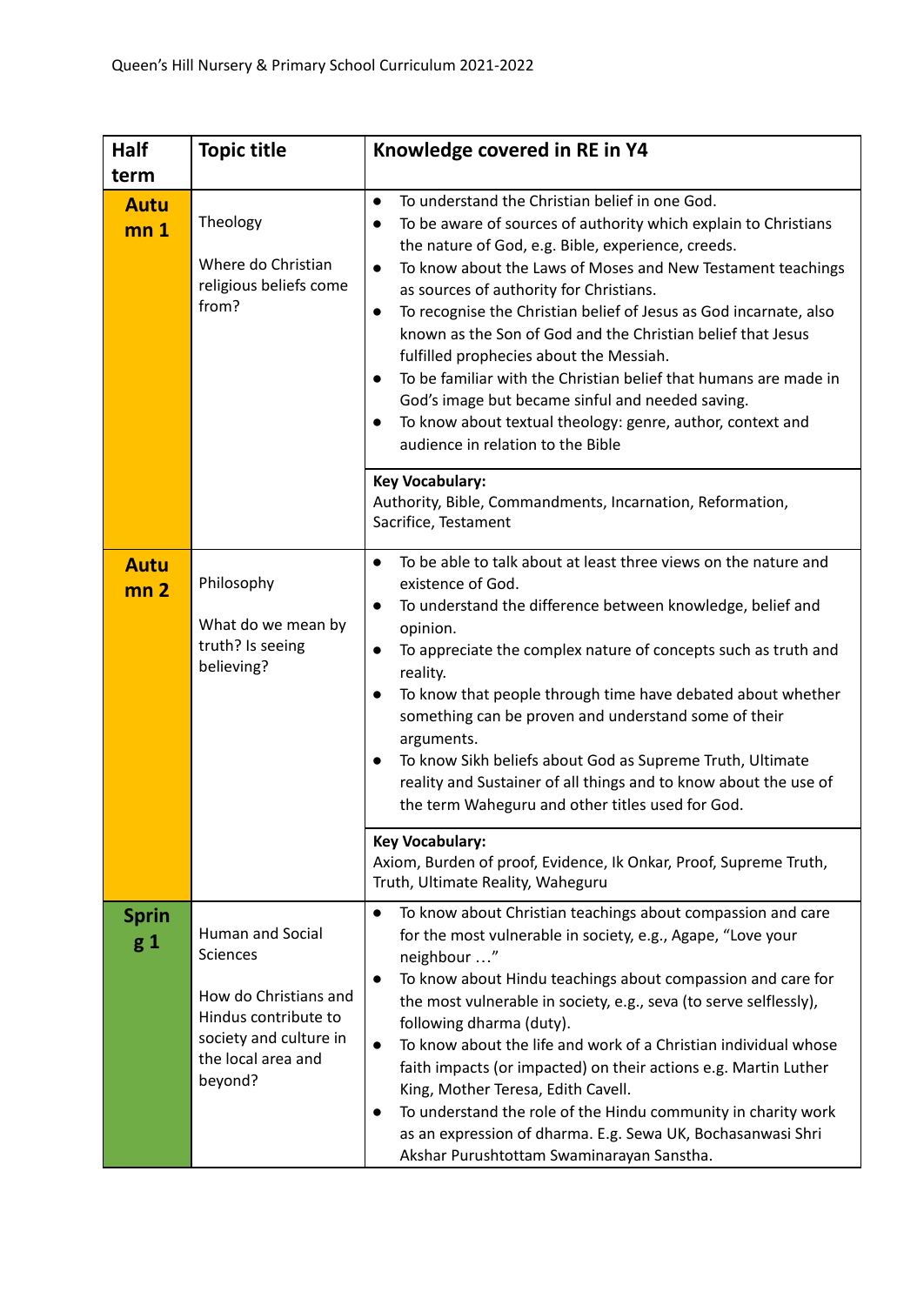|                                |                                                                                 | To know about the life and work of a Hindu whose faith impacts<br>$\bullet$<br>(or impacted on) their actions e.g. Mahatma Gandhi, Sannyasins.                                                                                                                                                                                                                                                                                                                                                                                                                                                                                                                                                                                                                                                                                                        |
|--------------------------------|---------------------------------------------------------------------------------|-------------------------------------------------------------------------------------------------------------------------------------------------------------------------------------------------------------------------------------------------------------------------------------------------------------------------------------------------------------------------------------------------------------------------------------------------------------------------------------------------------------------------------------------------------------------------------------------------------------------------------------------------------------------------------------------------------------------------------------------------------------------------------------------------------------------------------------------------------|
|                                |                                                                                 | <b>Key Vocabulary:</b><br>Empirical, Hedonism, Humanism, Logical, Moral, Morality,<br>Philosophical, Philosophy, Theoretical, Utilitarianism                                                                                                                                                                                                                                                                                                                                                                                                                                                                                                                                                                                                                                                                                                          |
| <b>Sprin</b><br>g <sub>2</sub> | Theology<br>Why is there so much<br>diversity of belief<br>within Christianity? | To understand the notion of the Church as a global community of<br>$\bullet$<br>Christian believers.<br>To develop an understanding of the concept of denominations<br>$\bullet$<br>within Christianity, along with examples e.g. Anglican, Roman<br>Catholic, Baptist, Methodist, Free Church, Salvation Army.<br>To be able to describe different expressions of Christian worship<br>$\bullet$<br>including for example the Eucharist and pilgrimage.<br>To start to understand the diverse ways in which people celebrate<br>festivals such as Christmas, Easter and Pentecost; in particular<br>contrasting two different contexts such as local/global or<br>rural/urban.<br>To know about at least two key teachings from religious teachers,<br>such as Martin Luther, and how the Great Schism and the<br>Reformation impacted Christianity. |
|                                |                                                                                 | <b>Key Vocabulary:</b><br>Belief, Denomination, Practice, Reformation, Religion, Schism,<br>Worship                                                                                                                                                                                                                                                                                                                                                                                                                                                                                                                                                                                                                                                                                                                                                   |
| <b>Sum</b><br>mer 1            | Philosophy/Theology<br>What does sacrifice<br>mean?                             | To know at least one interpretation of the term 'sacrifice'.<br>$\bullet$<br>To know about the story of Abraham/Ibrahim and Isaac/Ismail<br>and the place of sacrifice in Judaism/Islam.<br>To be aware that Christians believe Jesus was the 'ultimate'<br>sacrifice for the forgiveness of sins.<br>To become familiar with some religious teachings about<br>self-sacrifice<br>To recognise the Humanist views on altruism and charity.                                                                                                                                                                                                                                                                                                                                                                                                            |
|                                |                                                                                 | <b>Key Vocabulary:</b><br>Altruism, Humanist, Poverty, Ritual sacrifice, Sacrifice, Ultimate<br>sacrifice, Virtue                                                                                                                                                                                                                                                                                                                                                                                                                                                                                                                                                                                                                                                                                                                                     |
| <b>Sum</b><br>mer <sub>2</sub> |                                                                                 |                                                                                                                                                                                                                                                                                                                                                                                                                                                                                                                                                                                                                                                                                                                                                                                                                                                       |
|                                |                                                                                 | <b>Key Vocabulary</b>                                                                                                                                                                                                                                                                                                                                                                                                                                                                                                                                                                                                                                                                                                                                                                                                                                 |